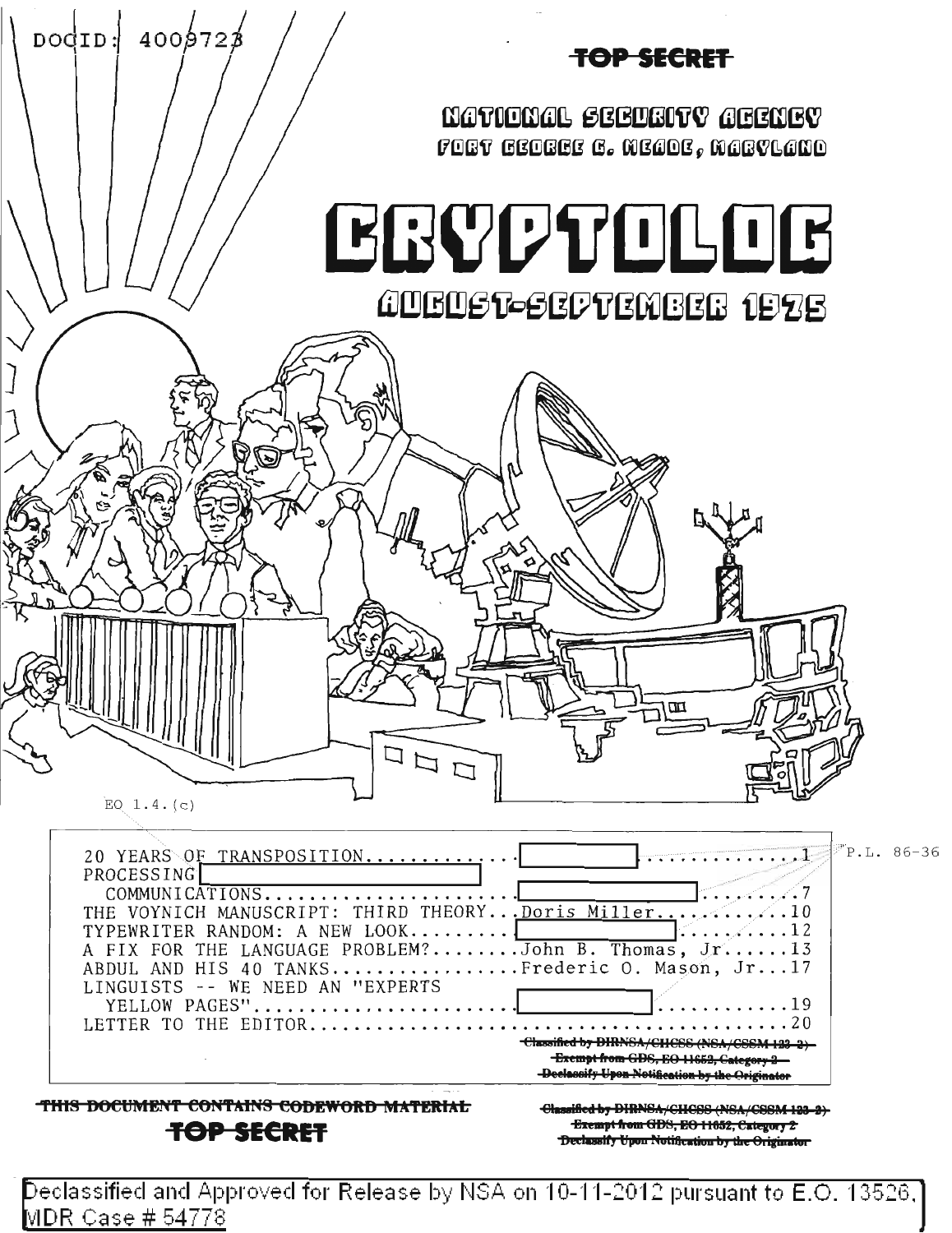**TOP SECRET**

# **ERVPTOLOB**

Published Monthly by PI, Techniques and Standards,

for the Personnel of Operations

| AUGUST-SEPTEMBER 1975 |
|-----------------------|
| WILLIAM LUTWINIAK     |
|                       |
|                       |

| Editor in ChiefArthur J. Salemme (5642s)                                                |  |
|-----------------------------------------------------------------------------------------|--|
| (3571s)<br>$\mathbb{P}\cdot\mathbb{L}$ . 86-36<br>$Crypt analysis \ldots \ldots \ldots$ |  |
| LanguageEmery W. Tetrault $(5236s)$                                                     |  |
| Special ResearchVera R. Filby (7119s)                                                   |  |
|                                                                                         |  |

Traffic Analysis..............Frederic O. Mason, Jr.  $(4142s)$ 

Production Manager............  $(4998s)$ 

For individual subscriptions send name and organizational designator to: CRYPTOLOG. PI

**'FOP SECRET**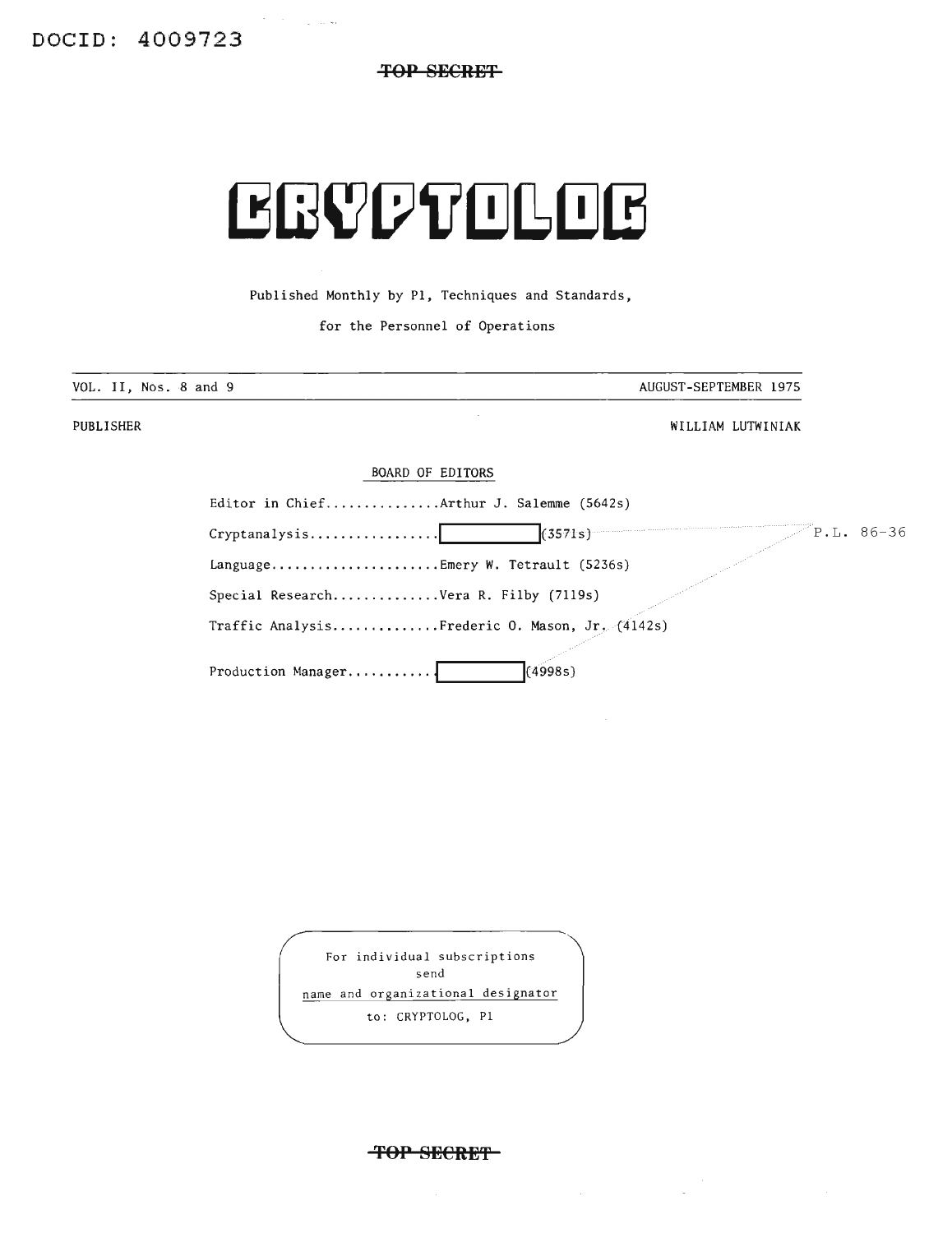$\mathbf i$ 

 $\overline{\phantom{a}}$ 

J.

TOP SECRET UMBRA

EO  $1.4. (c)$ P.L. 86-36

 $\frac{d_{\text{max}}}{d_{\text{max}}}$ 



**TOP SECRET UMBRA-**

**STATISTICS** 

 $\sim$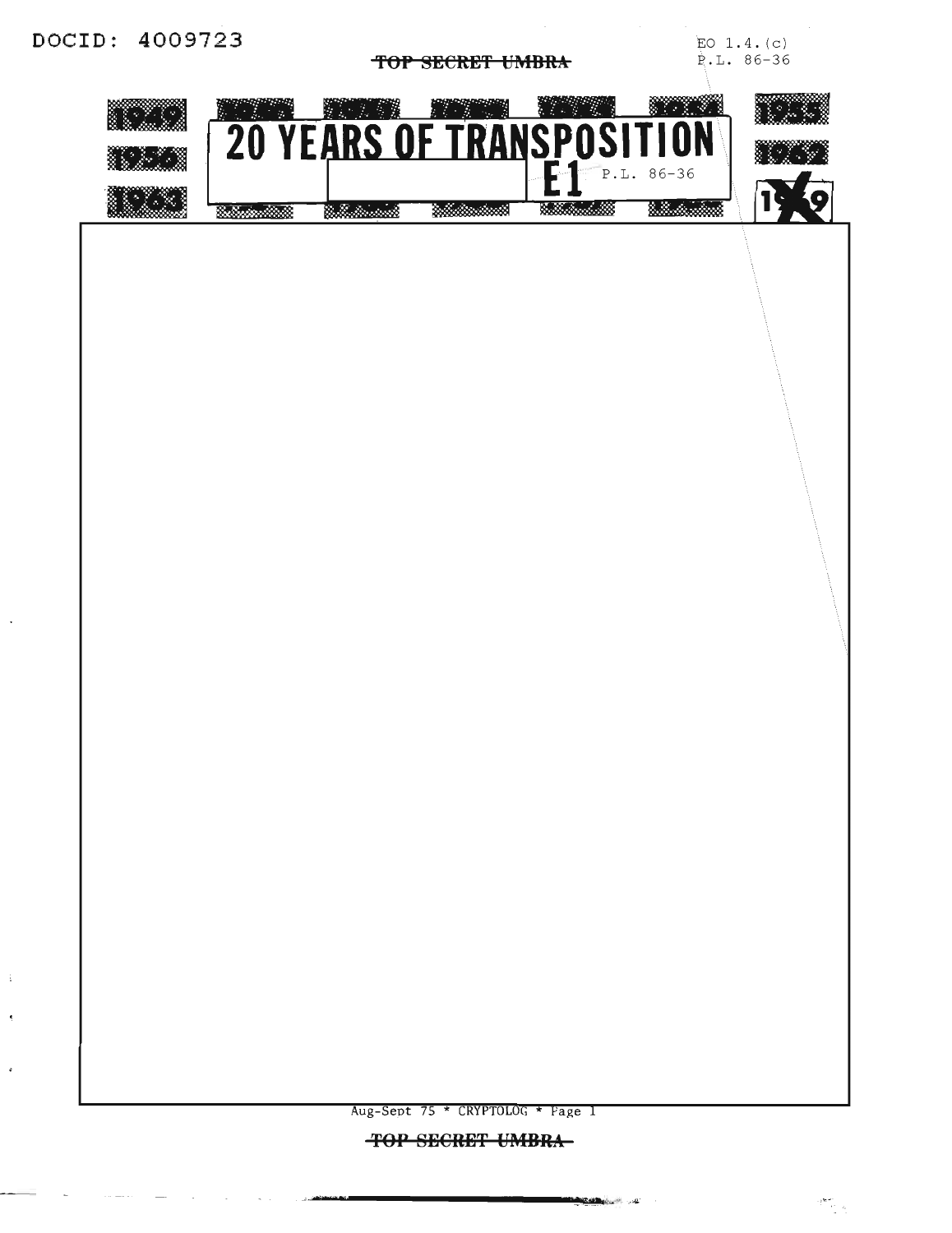### **TOP SECRET UMBRA**

EO 1.4. (c) P.L. 86-36

 $\Delta\phi$  and  $\Delta\phi$  and  $\Delta\phi$ 

Aug-Sept 75 \* CRYPTOLOG \* Page 2 TOP SECRET UMBRA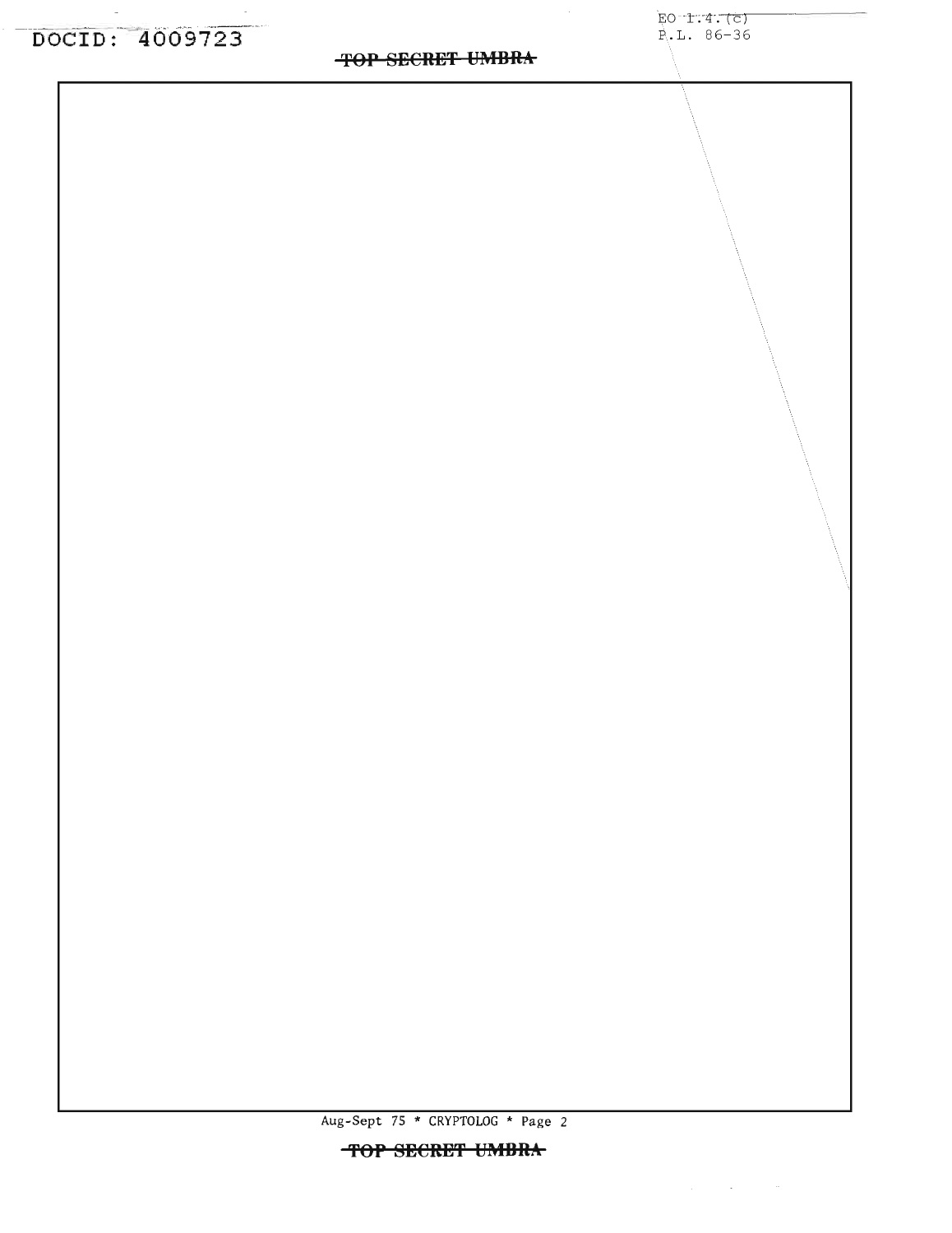$\cdot$ 

 $\epsilon$ 

 $\bullet$ 

<del>ent</del>orial proposes and an

 $\sim$   $-$ 

### TOP SECRET UMBRA

Aug-Sept 75 \* CRYPTOLOG \* Page 3 **TOP SECRET UMBRA** 

 $\label{eq:2.1} \frac{1}{2} \sum_{i=1}^n \frac{1}{2} \sum_{i=1}^n \frac{1}{2} \sum_{j=1}^n \frac{1}{2} \sum_{i=1}^n \frac{1}{2} \sum_{i=1}^n \frac{1}{2} \sum_{j=1}^n \frac{1}{2} \sum_{j=1}^n \frac{1}{2} \sum_{j=1}^n \frac{1}{2} \sum_{j=1}^n \frac{1}{2} \sum_{j=1}^n \frac{1}{2} \sum_{j=1}^n \frac{1}{2} \sum_{j=1}^n \frac{1}{2} \sum_{j=1}^n \frac{$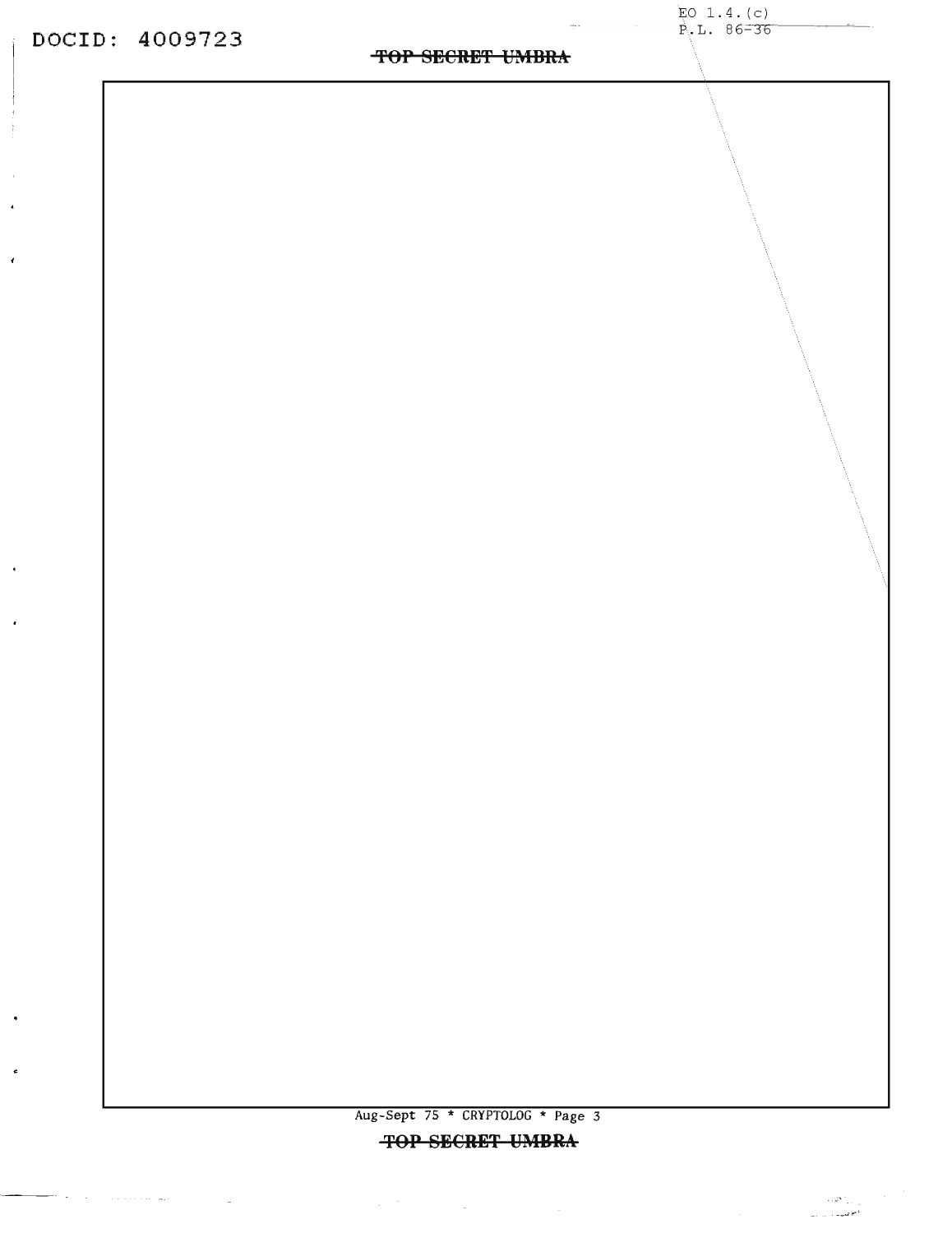$\frac{1}{2} \left( \frac{1}{2} \right)$  ,  $\frac{1}{2} \left( \frac{1}{2} \right)$  ,  $\frac{1}{2} \left( \frac{1}{2} \right)$ 

 $\sim$   $\sim$ 

Aug-Sept 75 \* CRYPTOLOG \* Page 4

 $\begin{array}{c|c}\n\text{Left 75 * CRTPTOLOG * Page 4} \\
\hline\n\text{FOP SECRET UMBRA} & \text{EQ 1.4. (c)} \\
\hline\n\end{array}$ 

 $\sim 10^{-11}$ 

P.L. 86-36

 $\sim$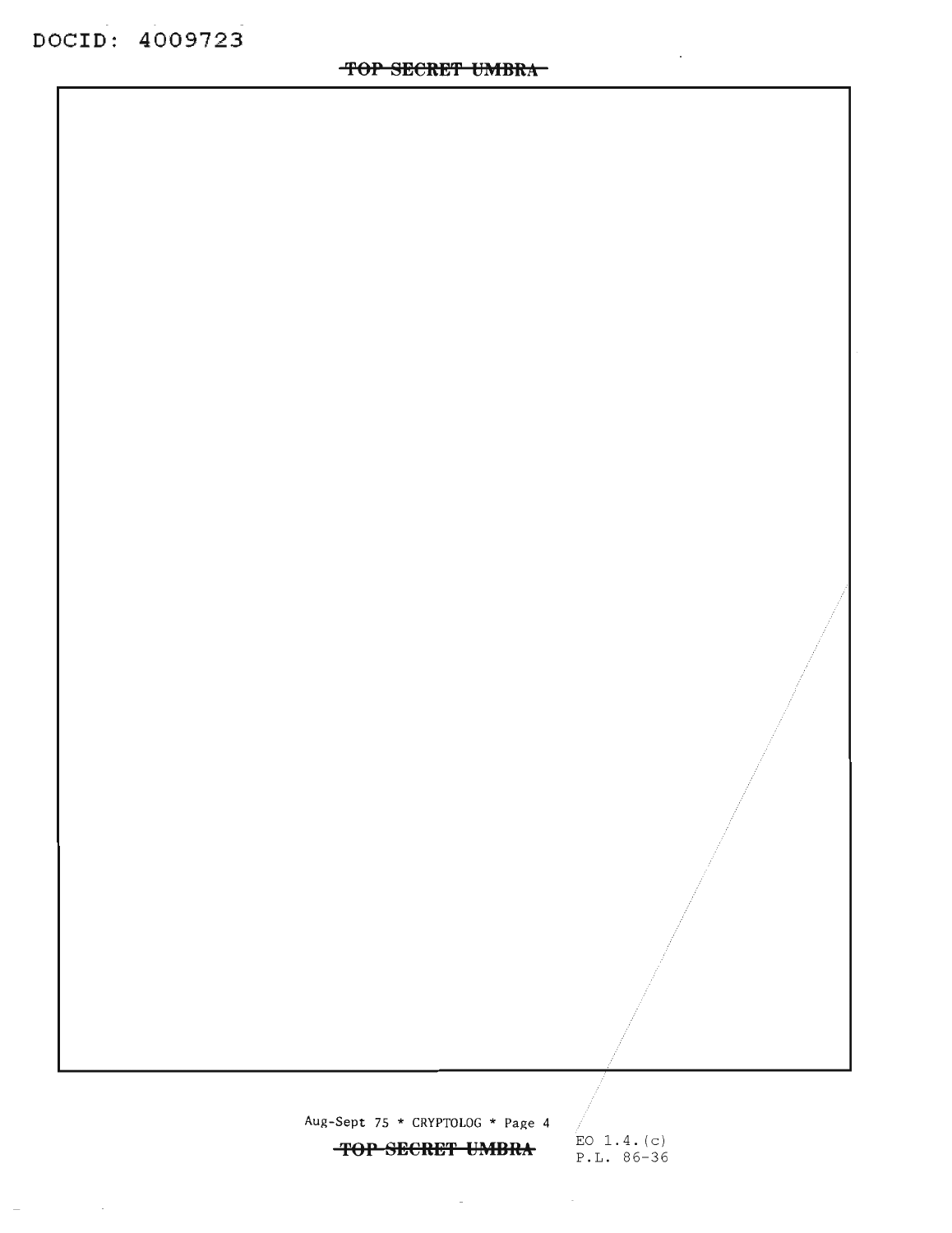$\frac{1}{2}$ 

 $\sim$   $^{-1}$ 

 $\mathcal{A}$ 

 $\sim$ 

 $\sim$ 

 $\ddot{\phantom{0}}$ 

 $\bullet$ 

 $\frac{1}{2}$  and  $\frac{1}{2}$  and  $\frac{1}{2}$ 

 $\gamma=\gamma_{\rm in}=0$ 

### **TOP SECRET UMBRA**

EO  $1.4. (c)$ P.L. 86-36

*Aug-Sept* 75 \* CRYPTOLOG \* Page 5

 $\sim$ 

 $-$ **TOP SECRET UMBRA**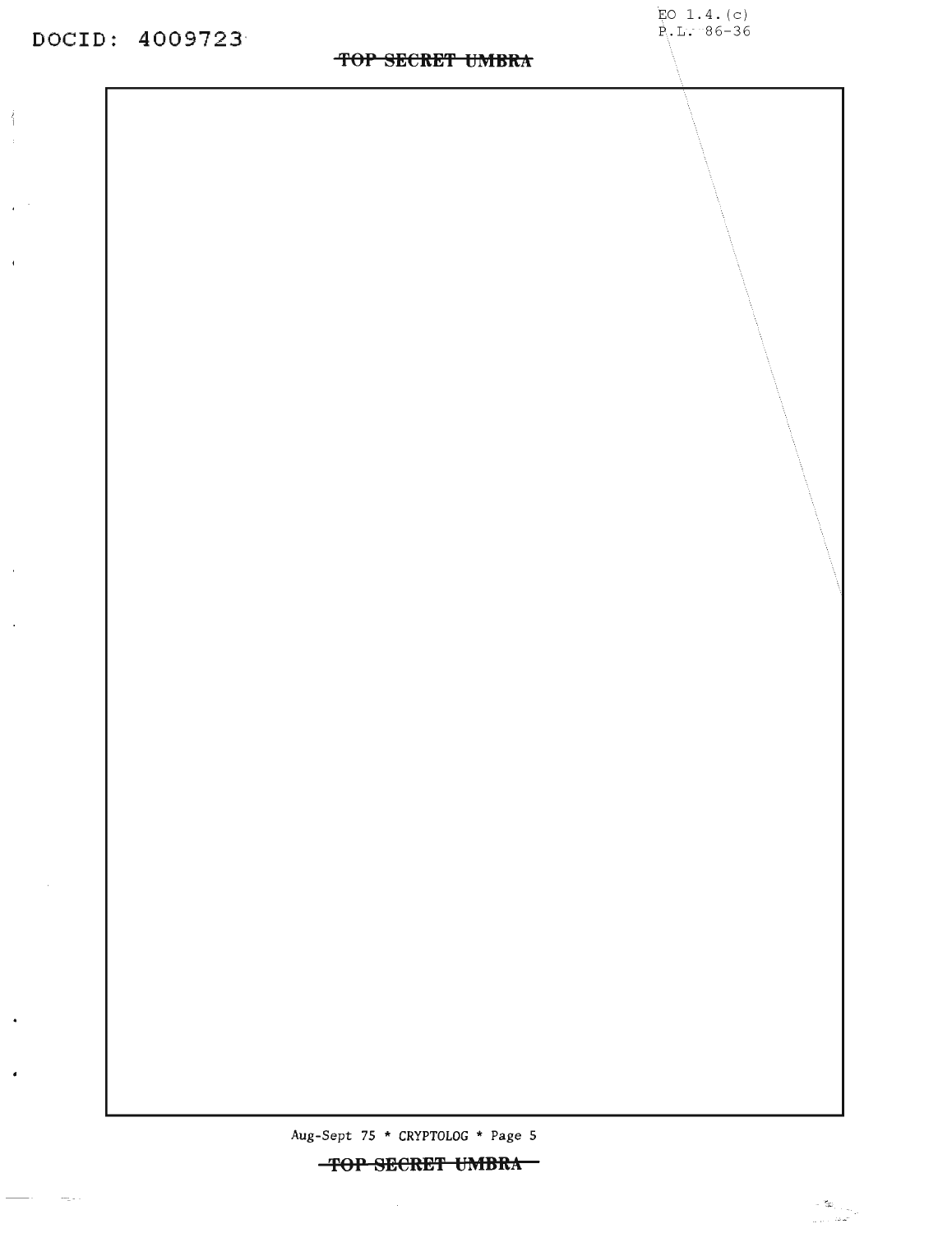### **'fOP SECRE'f UMBRA**



EO  $1.4.(c)$ P.L. 86-36 **RY-PTO-LOGROLLING** 

Have you ever seen puzzles in which the same series of letters "slides" or "glides" through all the words in the solution? As in the following SAM P <sup>L</sup> E ?

3. Short literary compositions 4. Fabric made of cultivated silk

for use in a Cuban band.

5. Percussion instrument made of a hollow gourd enclosed in a net of threaded beads

This type of puzzle is variously called "slide-o-gram," "glide-o-gram," "step-o-gram," etc. But the CRYPTOLOG editor thinks that the letters do not slide, glide, or step at all. Instead, they *roll* through the words. So,

in the puzzle below, roll the letters CRY through. n the puzzle below, roll the letters CRY through.<br>n page 12, roll PTO through. And, finally, on n page 12, roll PTO through. And, fi<br>age 20, try your luck at LOG-rolling.



#### *Definitions*

- 1. NSA publication
- 2. Salts or esters of CH<sub>2</sub>CHCOOH
- 3. Encoded or enciphered
- 4. Discovering
- 5. <sup>A</sup> crystal foreign to the rock in which it occurs.
- 6. possible trade name for a bread to be
- served at smorgasbord (2 words)
- 7. In hot pursuit (3 words)

 $\sim 100$ 

Puzzles on this page and pages 12 and 20 are UNCLASSIFIED.

 $\lceil \cdot \rceil$   $\lceil \cdot \rceil$ 

Aug-Sept 75 \* CRYPTOLOG \* Page 6

### **'fOP SECRE'I' UMBRA**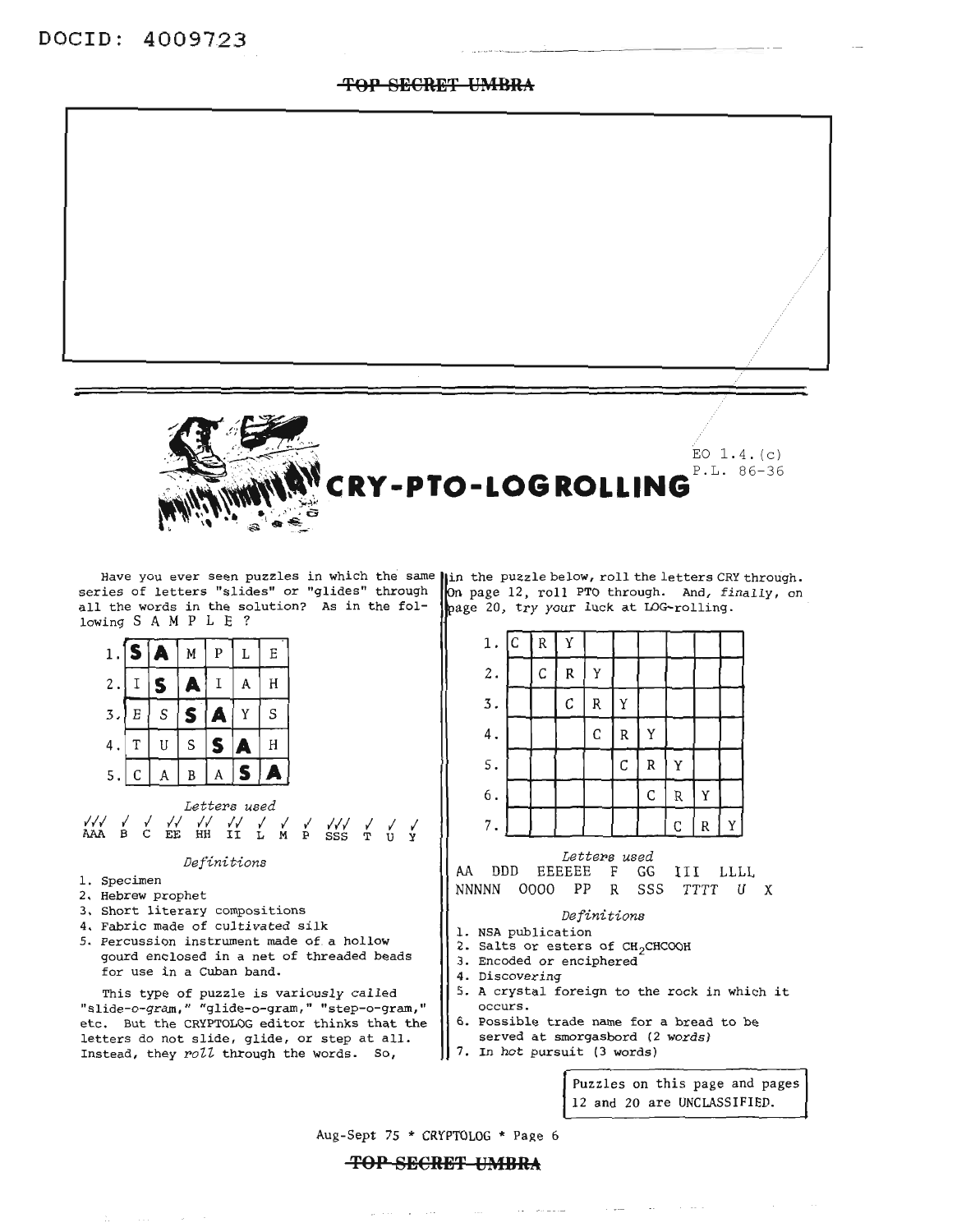| EO $1.4.(c)$<br>$\texttt{DOCID}: \ \ 4009723^{6-36}$ |                                  | $P.L. 86-36$          |  |
|------------------------------------------------------|----------------------------------|-----------------------|--|
|                                                      | <b>TOP SECRET UMBRA-</b>         |                       |  |
| PROCESSING                                           |                                  | <b>COMMUNICATIONS</b> |  |
|                                                      |                                  |                       |  |
|                                                      |                                  |                       |  |
|                                                      |                                  |                       |  |
|                                                      |                                  |                       |  |
|                                                      |                                  |                       |  |
|                                                      |                                  |                       |  |
|                                                      |                                  |                       |  |
|                                                      |                                  |                       |  |
|                                                      |                                  |                       |  |
|                                                      |                                  |                       |  |
|                                                      |                                  |                       |  |
|                                                      |                                  |                       |  |
|                                                      |                                  |                       |  |
|                                                      |                                  |                       |  |
|                                                      |                                  |                       |  |
|                                                      |                                  |                       |  |
|                                                      |                                  |                       |  |
|                                                      |                                  |                       |  |
|                                                      |                                  |                       |  |
|                                                      |                                  |                       |  |
|                                                      |                                  |                       |  |
|                                                      |                                  |                       |  |
|                                                      |                                  |                       |  |
|                                                      | Aug-Sept 75 * CRYPTOLOG * Page 7 |                       |  |

**TOP SBCRBT UMBRA**

ŀ,

 $\ddot{\phantom{1}}$ 

EO  $1.4. (c)$ P.L. 86-36

 $\epsilon_{\rm{in}}$ 

 $\sim$  .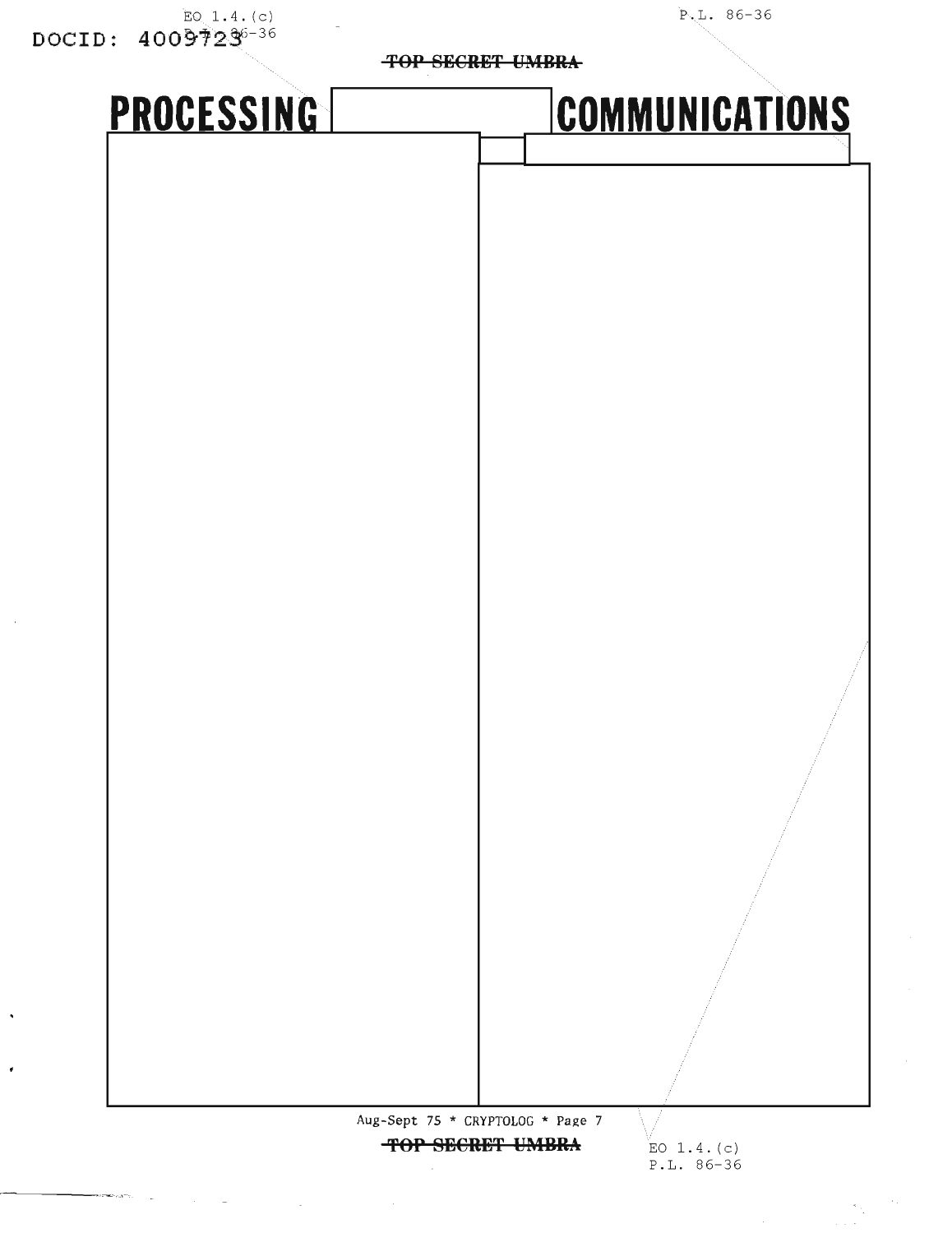$\ddot{\phantom{a}}$ 

Aug-Sept 7S \* CRYPTOLOG \* Page 8

**TOP SECRET UMBRA** 

EO  $1.4. (c)$ P.L. 86-36

 $\sim 10^{-1}$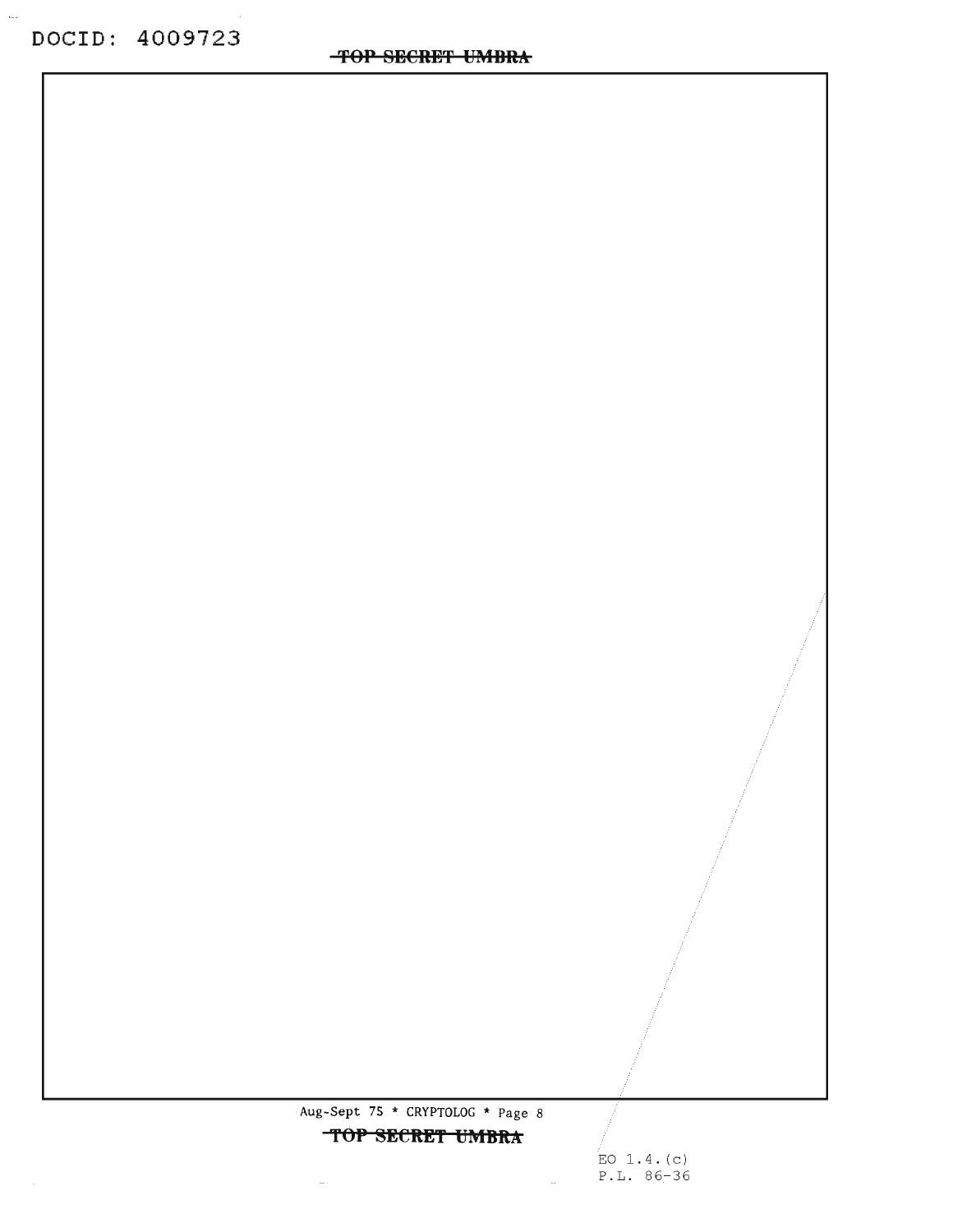$\ddot{\phantom{0}}$ 

¢

 $\sigma_{\rm{max}}$ 

**Contractor** 

 $\mathbb{R}^{n}$  ,  $\mathbb{R}^{n}$  :

Aug-Sept 75 \* CRYPTOLOG \* Page 9<br> **FOP SECRET UMBRA** 

 $\label{eq:2.1} \frac{1}{\sqrt{2}}\int_{\mathbb{R}^3}\frac{1}{\sqrt{2}}\left(\frac{1}{\sqrt{2}}\right)^2\frac{1}{\sqrt{2}}\left(\frac{1}{\sqrt{2}}\right)^2\frac{1}{\sqrt{2}}\left(\frac{1}{\sqrt{2}}\right)^2\frac{1}{\sqrt{2}}\left(\frac{1}{\sqrt{2}}\right)^2\frac{1}{\sqrt{2}}\left(\frac{1}{\sqrt{2}}\right)^2\frac{1}{\sqrt{2}}\frac{1}{\sqrt{2}}\frac{1}{\sqrt{2}}\frac{1}{\sqrt{2}}\frac{1}{\sqrt{2}}\frac{1}{\sqrt{2}}$ 

EO 1.4. (c) P.L. 86-36

الي المعلمين التي تعالى المعلمين التي تعالى المعلمين التي تعالى المعلمين التي تعالى المعلمين التي تعالى المعلم<br>المعلمين المعلمين المعلمين المعلمين المعلمين المعلمين المعلمين المعلمين المعلمين المعلمين المعلمين المعلمين ال

 $\Delta\omega_{\rm{eff}}=0.01$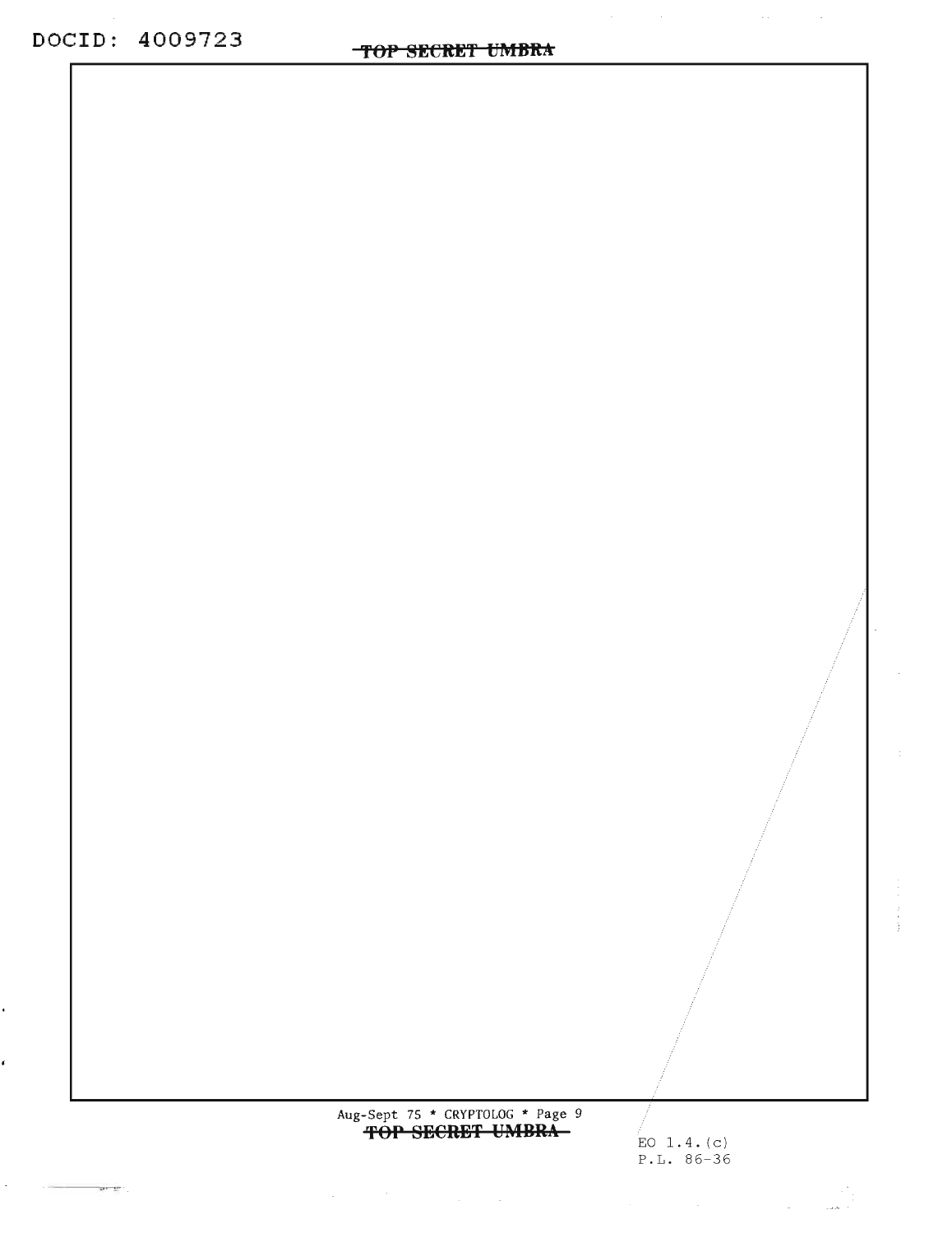

*he can always fall back on the Loch Ness Monster or the Abominable Snowman. For the editor of a cryptologic magazine the obvious device is another blurb on the subject here discussed. So, 'evidently, thought a former editor, among whose effects the following paragraphs were found.*

Is the Voynich manuscript "real"? No. Is it <sup>a</sup> hoax? No. What is it, then? <sup>A</sup> makebelieve--an elaborate fantasy produced purely for the satisfaction of the maker.

That was my reaction the first time I looked at it closely, but faced with all the profound theories about it <sup>I</sup> lacked the courage to say so. However, a recent rereading of Elizabeth Friedman's article in the Washington Post (August 5, 1962) and of Brigadier Tiltman's paper in the NSA Technical Journal (Summer 1967), plus some phenomena I have seen in the meantime, have emboldened me to give the world the benefit of my thoughts.

Some of the pertinent facts brought out in the above two sources are:

The exact number of symbols is uncertain, because of what may be variant forms and also because some apparently single symbols may in fact be two. Spacing appears to be random and punctuation completely absent. Paragraphs nearly always begin with one of two favorite symbols, which also occur frequently in the top lines of paragraphs, where there is some extra space. The number of different "words" is quite limited, and the same vocabulary appears in all sections, whether the content (judged by the illustrations) is botanical, biological, or astronomical. The "words" average four and a half symbols each, with very few of only one or two symbols, or of over seven. There are no erasures or corrections. Some of the commonest words occur several times running, but there are no repetitions of whole phrases, such as would be expected in any scientific text.

Brigadier Tiltman concludes that this is no natural language: "Languages simply do not behave in this way." On the other hand, it is equally impossible, for cryptologic reasons, that it can be the result either of simple substitution or of transposition. He draws no conclusions as to the nature of the text, but in this story I will be the truth-telling child who says rashly and cheerfully, "The text is nonsense."

This theory has always been disparaged on the assumption that no one would go to such lengths to produce a book without meaning. Who would have the time and the patience? What would be the point?

Well, first, the book presumably had some meaning for the originator, but this meaning may be in the pictures rather than in the text. As for time-- All through history many people have had more time than they knew what to do with: prisoners... invalids...unmarried aunts in well-to-do families. Empty hours stretched on into empty years, frightening years, and a long, long project would be something to cherish.

Suppose an imaginative woman chose to take up drawing instead of needlework, or suppose that a prisoner of state had a flair for art; and suppose that either of these, being illiterate (not unlikely at that time) but quite capable of imitating writing, decided to pass the time by creating a splendid book. A model book, so to speak. It makes as much sense as dollhouses, or boats in bottles; and you can make it lifesize.

Or suppose that a country gentleman of means and learning has suffered an illness that leaves him slightly balmy. He spends his days in the field communing with the flowers or in his study painting impressions of them. (Look at those plants! They are lurid, even menacing, like Van Gogh's sunflowers; they are larger than life, with an animal shagginess and strength about them, and look as if they might well have dictated the whole project themselves.) He spends his evenings communing with the stars and depicting them. Neither his planets nor his plants bear much resemblance to reality, but he is living an intense inner life.

He decides to make a book. The writing skill remains in his fingers, but his brain no longer remembers the connection between the signs and the sounds. So he develops an alphabet of his own, of signs he enjoys making, and fills up the book with what amounts to "psycholcgical random" groups of these. At his death his family quietly lays the book away, and when it discovered years later, no one any longer knows its history.

Creative but frustrated people adopt strange means of self-expression. In Watts, California, stands a group of towers--the tallest a hundred feet high--built by a poor tilesetter out of steel rods, mesh and mortar, and covered with

 $\label{eq:1} \begin{array}{cccccccccc} \cdots & \cdots & \cdots & \cdots & \cdots \end{array}$ 

 $\sim 10^{-1}$ 

Aug-Sept 75 \* CRYPTOLOG \* Page 10

UNCLASSIFIED

and the second contract of the contract of the contract property of the contract of the contract of the contract of the contract of the contract of the contract of the contract of the contract of the contract of the contra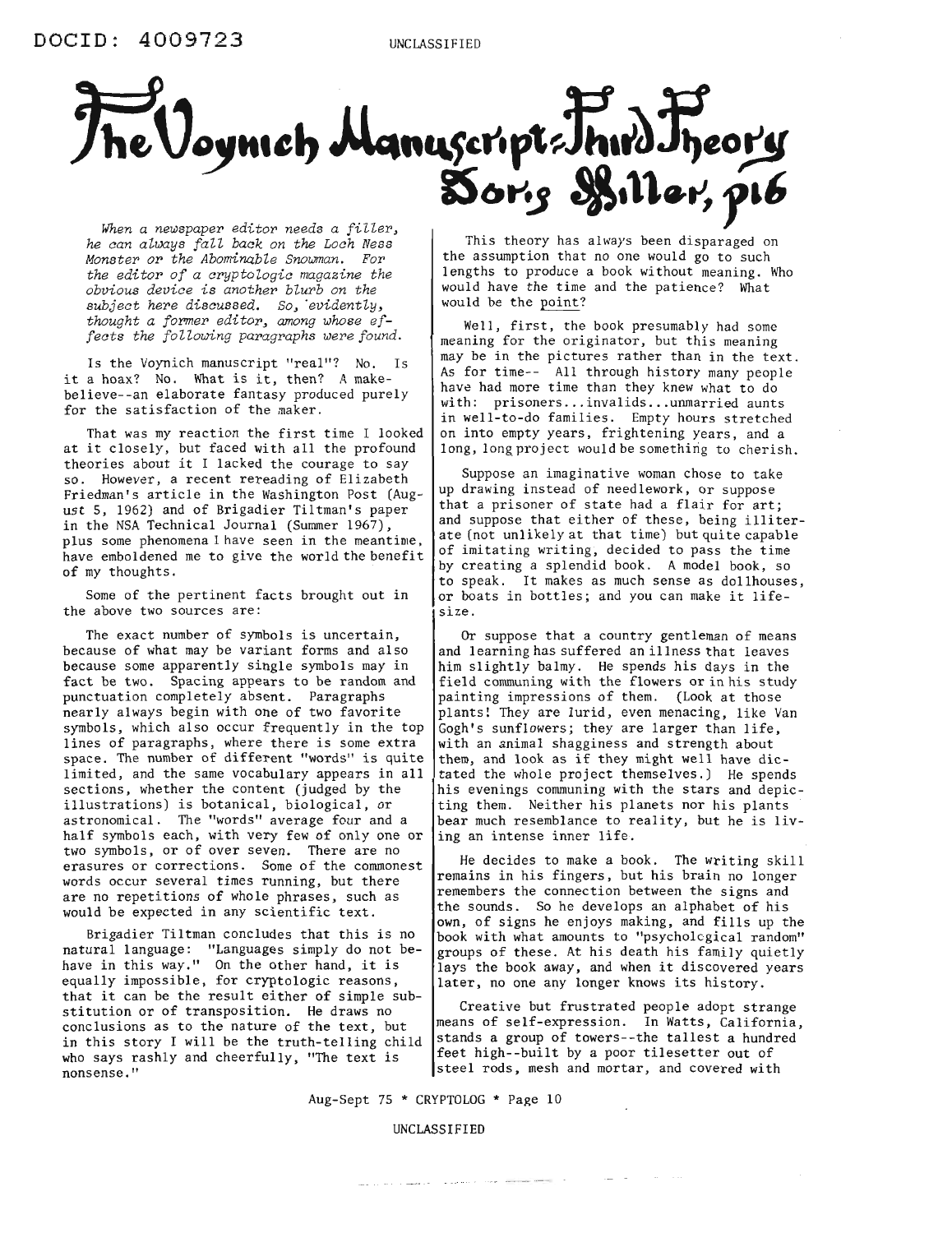mosaics made of bits of tiles, dishes, bottles and seashells. It took him 33 years, working without a plan, without assistance, without  $scaf$ folding--climbing, as he built, with a windowwasher's belt. Then he gave the land to a neighbor and moved away. Why did he work so long on a useless fantasy? "I had in mind to do something big," he said, "and I did."

In the Smithsonian Institution stands the "Throne of the Third Heaven of the Nations' Millenium General Assembly": a room-sized composition of chairs, tables, pedestals, cardboard cutouts, old jelly glasses, used light bulbs, pieces of mirror--all covered with "gold" and "silver" foil and assembled into an astonishing and magnificent structure. It was built, over a period of 14 years, by a Washington laborer, in a garage he rented for the purpose, and was discovered only after his death. Its purpose or meaning is unknown.

But, you may say, they at least produced something tangible--a work of art. So did the maker of the Voynich manuscript--a fascinating work of art; and the "text" may serve the same purpose as the mosaics on the towers or the foil-covered bulbs on the "Throne"--it is part of the general effect.

It is possible, of course, that the writer also harbored a secret hope. A record called

"The Gift of Tongues (Glossolalia)," issued by the Scepter Company, purports to be the voice of a man "speaking in tongues." It takes the hearer only a few minutes to become convinced that the man is inventing: the sounds do not pour out spontaneously, but haltingly and lamely, with an embarrassing amount of repetition. Is the speaker a fraud? Not necessarily: he may naively suppose that this ability to invent is actually the fabled gift of tongues, and that even though he has to search for the sounds, the Power that permits him to find them also knows their meaning...

In any case, why assume a message where there is no evidence of one? Visually, the pages are a joy, and if the "text" turns out to be written glossolalia, or abstract art, why not?

"I had in mind to do something big," says the author, "and I did."

*Yes, we do have a copy of this famous manuscript in the Crypt Library (Room 3WO?6), and you may like to go and see it. But there are a lot of other things in there more worthwhile* **--** *in fact, we've been trying for some time* to *get an article on the library. Any volunteers?*



Photograph by Charles Phillips, courtesy of Smithsonian Magazine

Aug-Sept 75 \* CRYPTOLOG \* Page 11

UNCLASSIFIED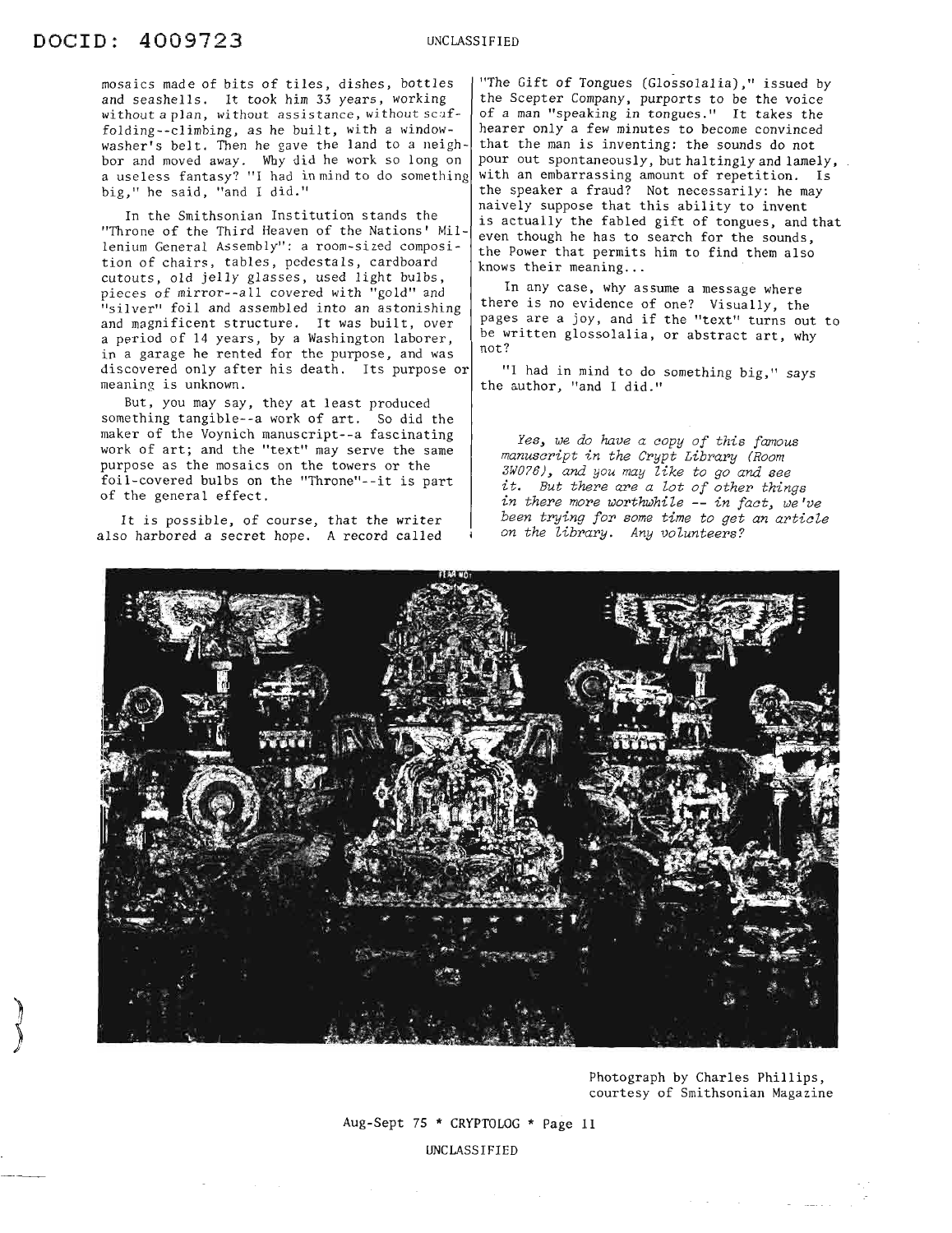**8BCRE'f**



P;.L. 86-36

volving movement to the right or to the left on the keyboard. Under the two tests, quite different interpretations would arise concerning the following group:

86960 R R R R R L R L R *Text Right hand-left hand Directional*

One theory would be that the right hand only was used in typing the group (since numbers 6 through 0 are normally typed with the right hand). Another possibility is that a "twofingered" (hunt-and-peck) typist used his two fingers alternately.

The equiprobable measure does not apply when the directional test is used (e.g. there are millions of ways to produce RLRLRLRLR, but only one case gives RRRRRRRRR).

Random probabilities have been computed for trinomes, tetranomes, and pentanomes. The probabilities labeled *"with"* are for text in which groups with doublets (the "hits") category) have been retained. The *"without"* probabilities apply when groups with doublets are not counted.

|      |       | TRINOMES   |      |        | PENTANOMES     |  |                                  |                |
|------|-------|------------|------|--------|----------------|--|----------------------------------|----------------|
|      | With  | Without    |      | With   | Without        |  |                                  |                |
| LL   | .12   | .148       | LLLL | .00252 | .0038          |  |                                  |                |
| LR   | .285  | .352       | LLLR | .01638 | .0250          |  |                                  |                |
| RL   | .285  | .352       | LLRL | .04938 | .0753          |  |                                  |                |
| RR   | .12   | .148       | LLRR | .02892 | .0441          |  |                                  |                |
| Hits | .19   |            | LRLL | .04938 | .0753          |  |                                  |                |
|      |       | TETRANOMES | LRLR | .10317 | .1572          |  |                                  |                |
|      | With  | Without    | LRRL | .06192 | .0944          |  |                                  |                |
| LLL. | .021  | .029       | LRRR | .01638 | .0250          |  |                                  |                |
| LLR  | .087  | .119       | RLLL | .01638 | .0250          |  |                                  |                |
| LRL  | .1695 | $.233 -$   | RLLR | .06192 | .0944          |  |                                  |                |
| LRR  | .087  | .119       | RLRL | .10317 | .1572          |  |                                  |                |
| RLL  | .087  | .119       | RLRR | .04938 | .0753          |  |                                  |                |
| RLR  | .1695 | .233       | RRLL | .02892 | .0441          |  |                                  |                |
| RRL  | .087  | .119       | RRLR | .04938 | .0753          |  |                                  |                |
| RRR  | .021  | .029       | RRRL | .01638 | .0250          |  | <i>recence</i><br>$\sigma$ LURLI | uncca<br>ᡣᡳᠸᠸᠸ |
| Hits | .271  |            | RRRR | .00252 | .0038          |  |                                  |                |
|      |       |            | Hits | .3439  |                |  |                                  |                |
|      |       |            |      |        | (CONFIDENTIAL) |  |                                  |                |

**KEEP ON ROLLING!**



#### *Letters used*

M Y LLL 00 P RR S TTTTT UU V W CC EEEEE *GGG* H 1111111 A NNN 00 P

### *Definitions*

- 1. Of or relating to the Greco-Egyptian rulers of Egypt from 323 B.C. to 30 B.C.
- 2. Those those live in the residential section of a city
- 3. Walking or proceeding quietly or cautiously
- 4. Popular monthly
- 5. Incapable of performing something (4 words)
- 6. The highest degree or extent (2 words)
- 7. Utter (3 words)

(UNCLASSIFIED)





Aug-Sept 7£ CRYPTOLOG \* Page 12

**SECRET TIANDLE VIA COMINT CHANNELS ONLY** 

EO 1.4. (c) P.L. 86-36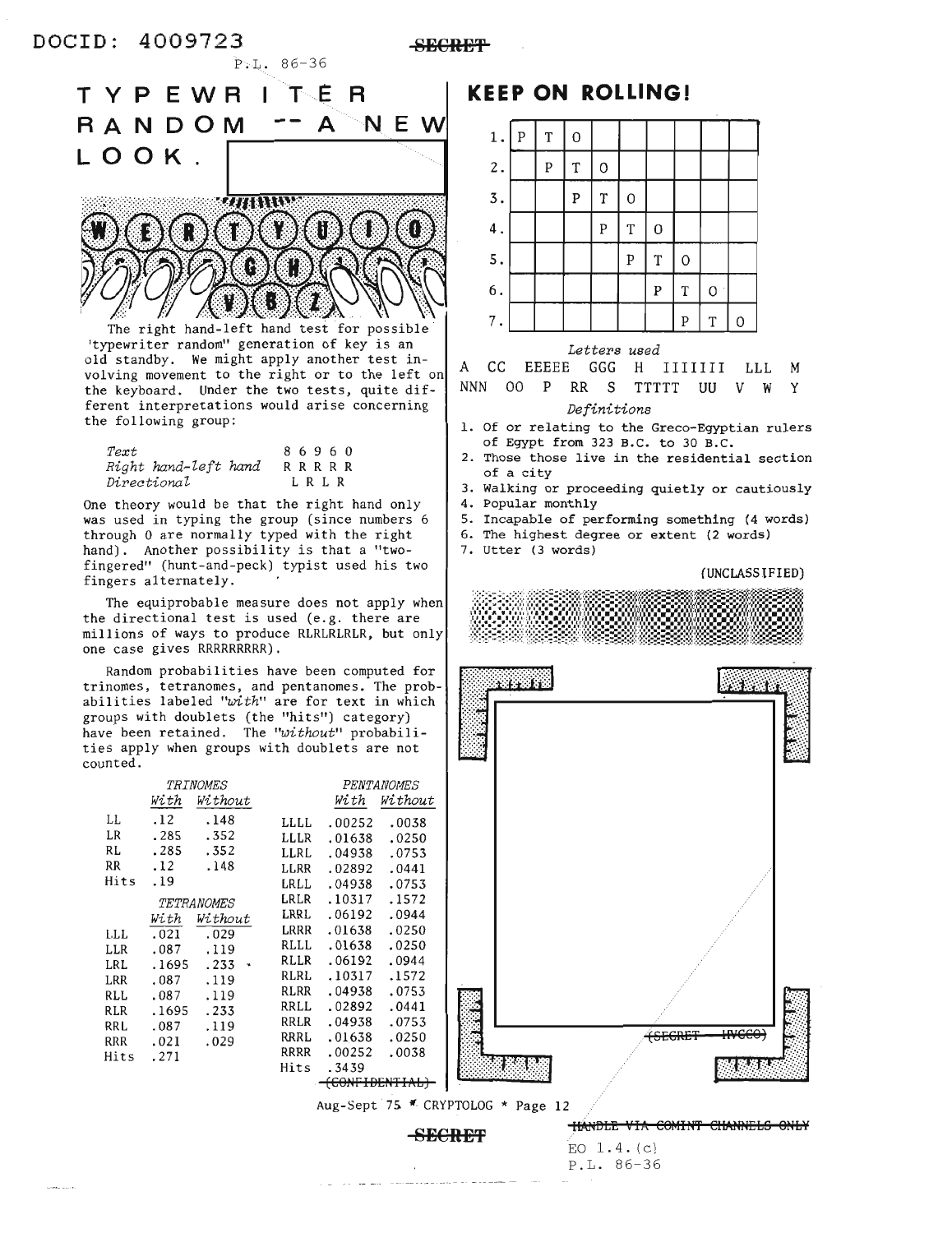$P.L. 86-36$ 

**SECRET** 

## A FIX FOR THE LANGUAGE PROBLEM? JOHN B. THOMAS, JR., Special Assistant, Language, A9

|  | An "old hand" proposes a management     |  |  |  |
|--|-----------------------------------------|--|--|--|
|  | tool that might be of help to deal with |  |  |  |
|  | a perennial "bucket of worms."          |  |  |  |



Doris Miller's article "Language and the COMINT Production Process" (NSA Technical Jour-

nal, Summer 1974) falls gracefully into<br>category of "What oft was thought,<br>but ne'er so well express'd." It is for good reason that that article won the First Prize in the Crypto-Linguistic Association's 1975 Essay Contest.

I would like to expand this subject in the same general vein, by:

- supplying a kind of postscript dealing with some specific points about voice language work and the role of the military;
- examining the paradox: If these ideas were indeed "oft thought," why hasn't more been done about them?
- suggesting a methodology and management posture by which the working linguist's and the working linguist-manager's wisdom and observations can be converted from a still small voice into a real help for higher management.

Looking first to the voice problem, I would caution that we are on shifting ground in this area. Miss Miller discusses things that specialists almost unanimously feel should be done. She considers the problem to be one of enlightening and persuading management to put some force behind the ideas she projects. The voice problem, on the other hand, I think finds even specialists with more uncertainty about standards and procedures. This is no wonder.

We need all the help we can get lChannel identification, and ano-other possible selection processes need to be exploited to the fullest to put the best possible intercept, the richest of all the ore, before the transcriber.

Does everyone fully realize that, until the magical "machine transcriber" appears, the voice language processor is the valve through which the whole production stream must flow? Some realize it and apply the unfair, pejorative term "bottleneck" to him. But the term is passive, whereas the transcriber is active. In fact, only in the degree to which he is active is any intelligence possible. And a person carrying out a key (that is, critical) process deserves to be recognized with at least a positive-sounding term. "Key processor" sounds awkward, but it is certainly accurate.

| The Voice Explosion is terrifying.                 |                                 |
|----------------------------------------------------|---------------------------------|
|                                                    |                                 |
|                                                    |                                 |
|                                                    |                                 |
|                                                    |                                 |
| You zip voice tracks                               |                                 |
| back and forth in fancy machines, and then you get |                                 |
| more fancy machines to zip printed transcripts     |                                 |
| back and forth. But no "machine" can produce a     |                                 |
| transcript. Finally, you bite the bullet and       |                                 |
| admit that the human transcriber remains           |                                 |
| the heart of the business.                         |                                 |
|                                                    |                                 |
|                                                    |                                 |
| Aug-Sept 75 * CRYPTOLOG * Page 13                  |                                 |
| SECRET                                             | HANDLE VIA COMINT CHANNELS ONLY |

 $EO$  1.4. $(c)$ P.L. 86-36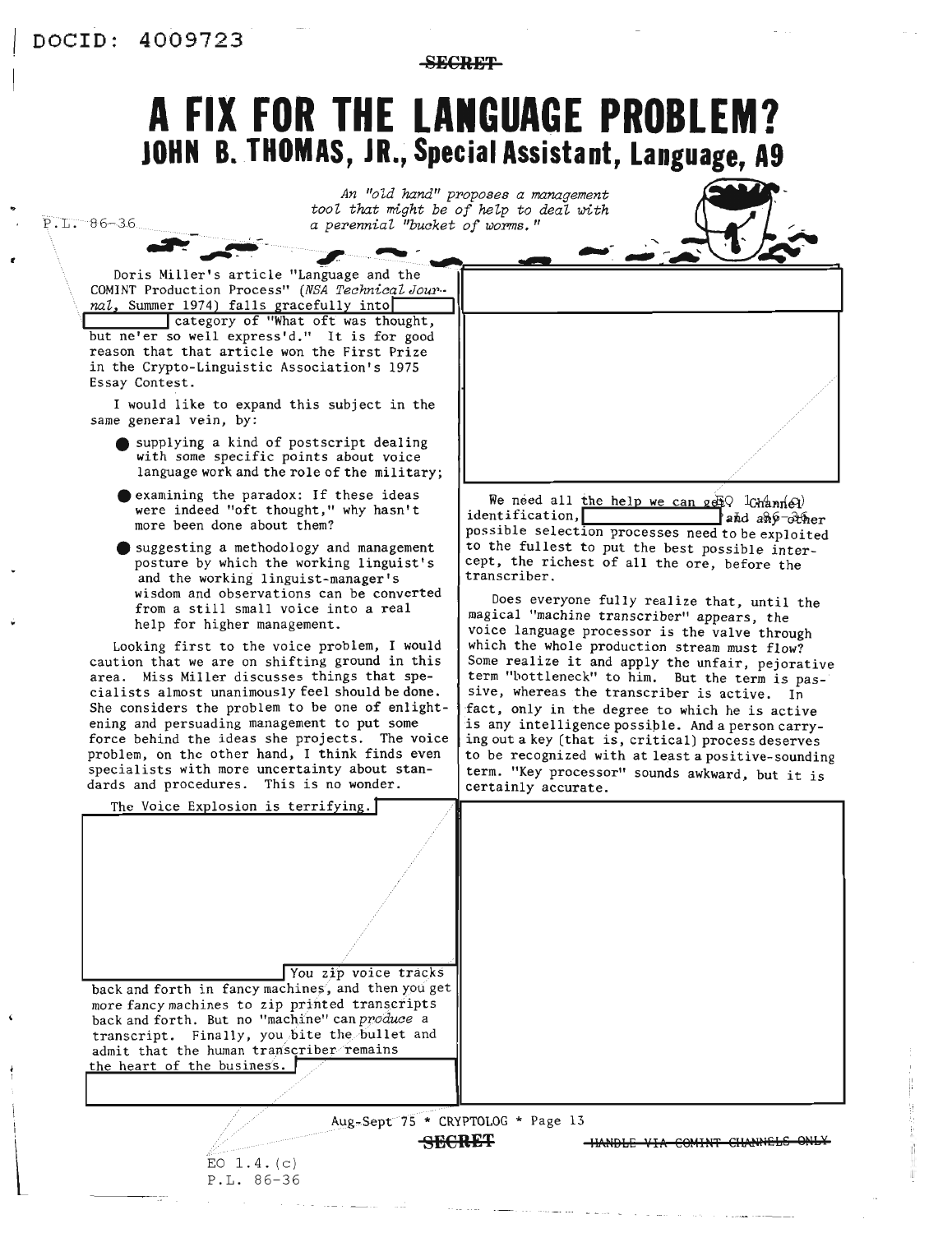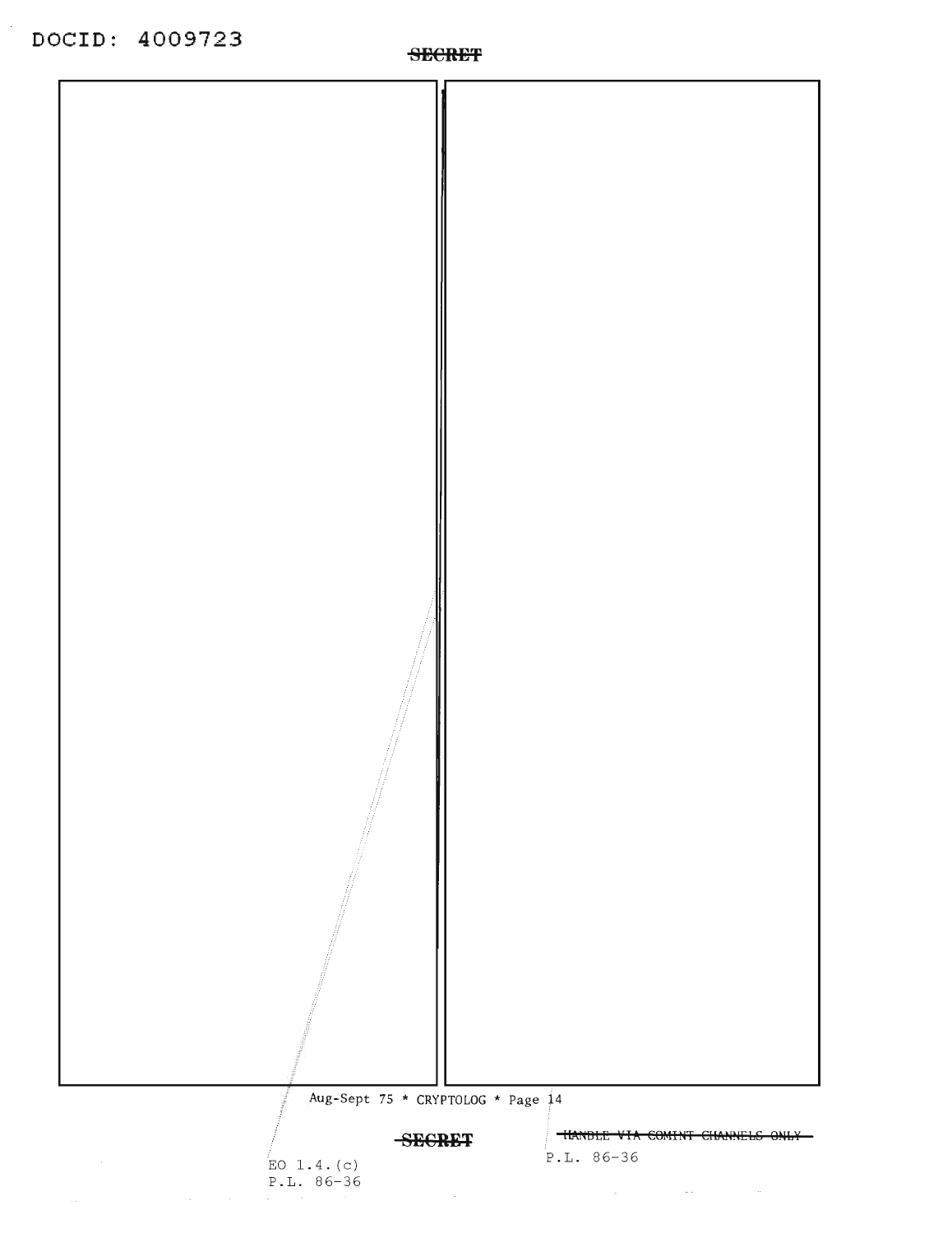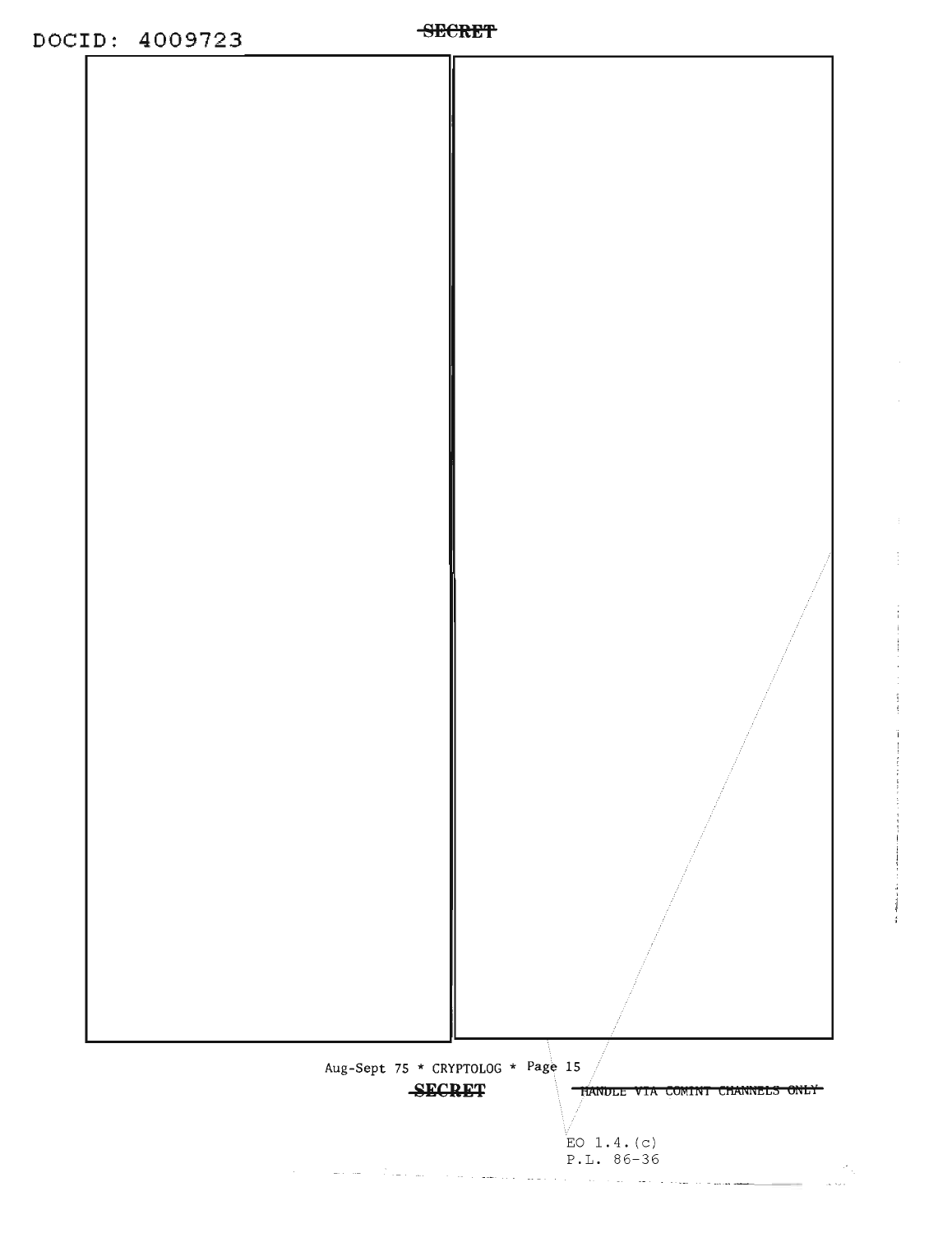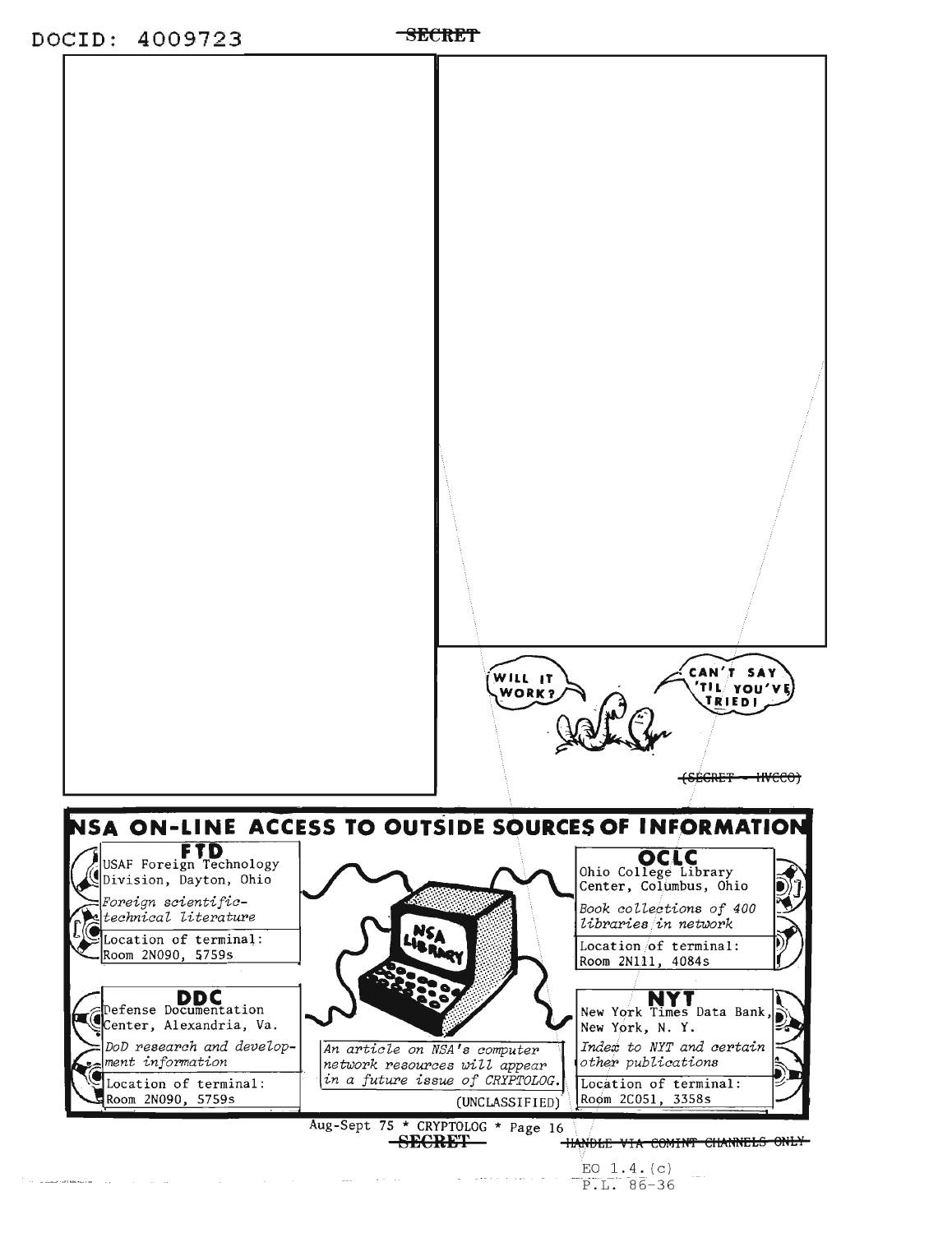**SECRET** 



 $\sim$   $\sim$   $\sim$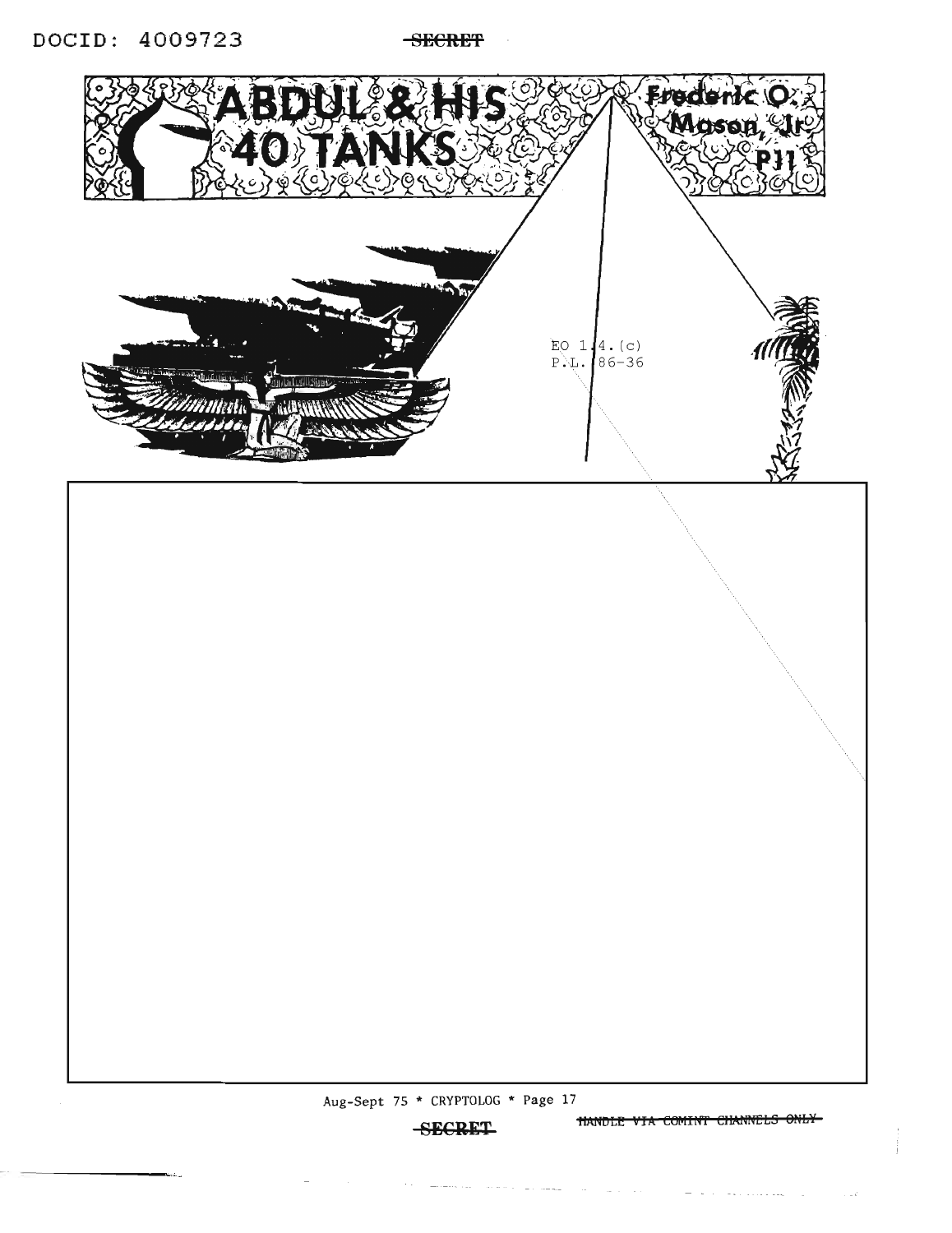<del>-Jermer</del>

DOCID: 4009723

Aug-Sept 75 \* CRYPTOLOG \* Page 18

**HANDLE VIA COMINT CHANNELS ONLY** 

 $\mathcal{I} = \mathcal{I} \cup \mathcal{I}$  , where  $\mathcal{I} = \{ \mathcal{I} \cup \mathcal{I} \cup \mathcal{I} \}$ 

 $\sim_{\rm g}$ 

**SECRET**  $EO 1.4. (c)$  $P.L. 86-36$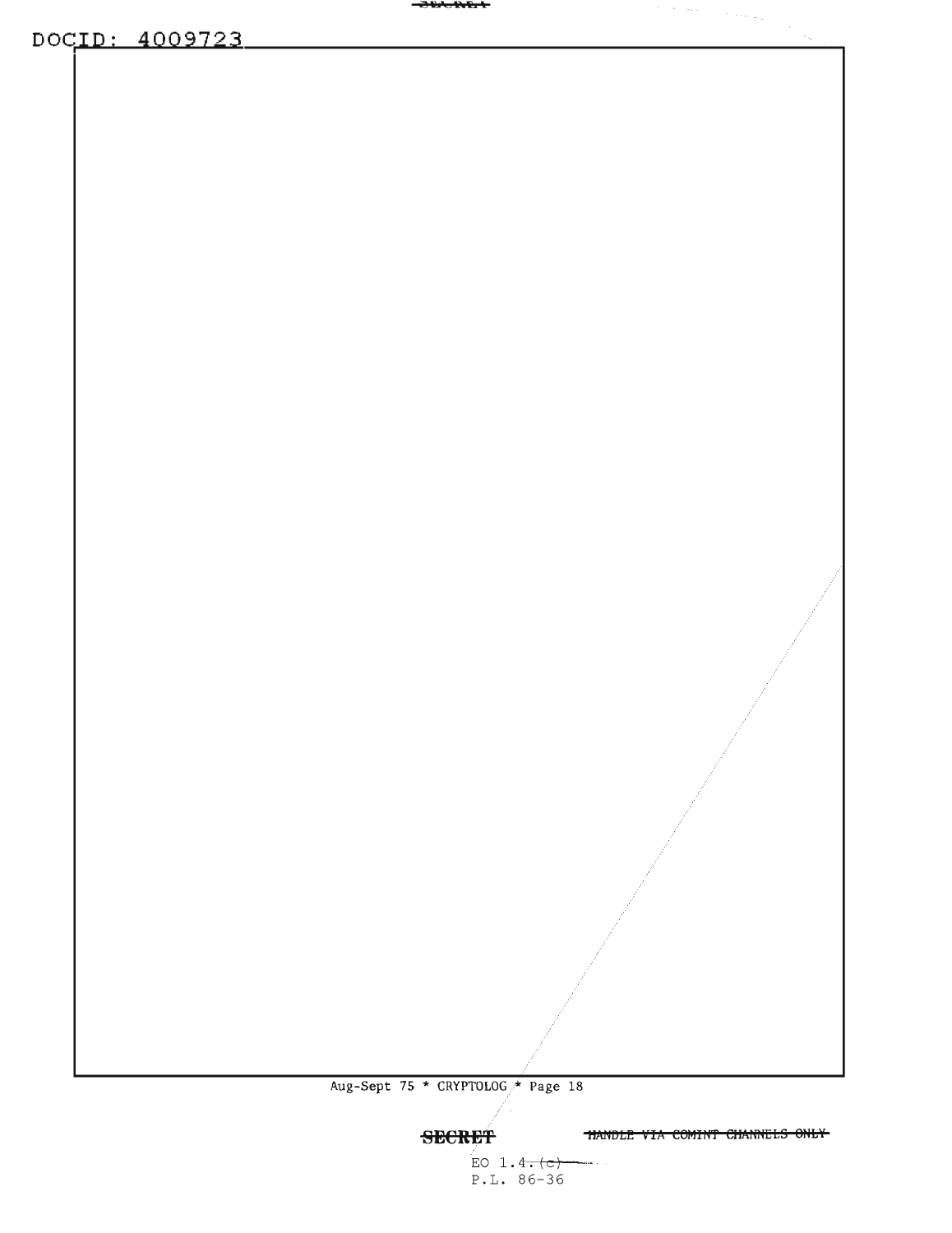P.L. 86-36



Time was when a translator had to be extra careful when dealing with the difference between "request" and "demand" or with the exact rendition into English to indicate just how miffed or mad or scared the original drafter of the message had been. Life was simple then, or so it seems now. The subject matter in the messages was "general liberal arts," although the language of diplomacy was always much more precise than the language appearing in the daily press. But U. S. interests are a bit more complex and technical now, and so are the subjects that our message texts deal with. Our generalpurpose dictionaries, or even our specialized dictionaries, are neither up to date nor up to it.

Simultaneous interpreters advise us to study, in advance, English-language reference aids dealing in general with the subject matter that is likely to be discussed in the foreign language. But we NSA-ers can't always do this. Not when a single translator might have to deal with specifics of:

Aug-Sept 75 \* CRYPTOLOG \* Page 19

**SECRET** 

**HANDLE VIA COMINT CHANNELS ONLY** 

 $\sim$   $\sim$ 

EO  $1.4. (c)$  $P.L. 86-36$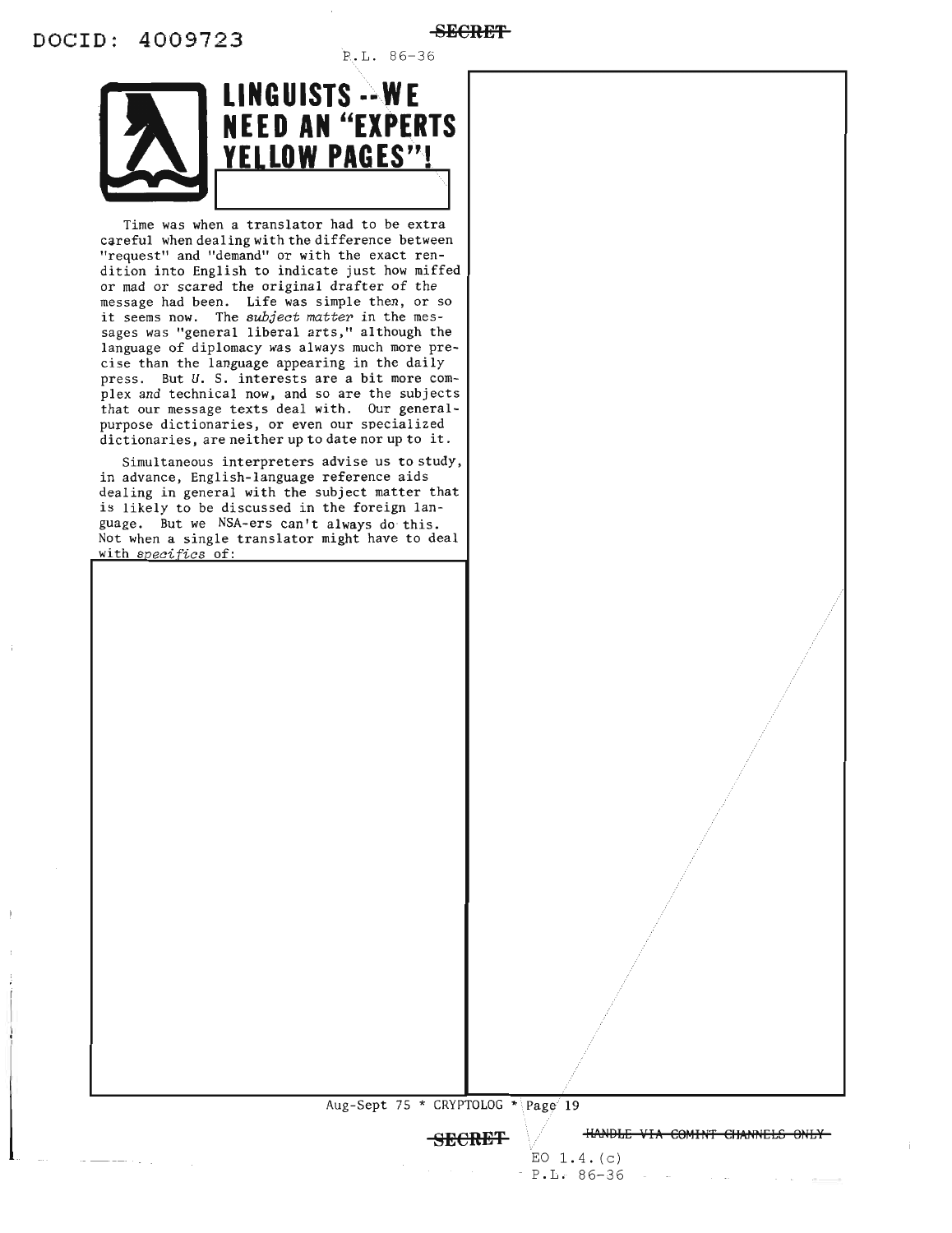### -SECRET SPOKE

### Letter to the Editor

To the Editor, CRYPTOLOG:

Hurrah for CRYPTOLOG!! This little monthly technical publication offers all of us SIGINTers a much-needed informal forum for the exchange of ideas, particularly for highly controversial subjects in need of clarification and resolution. In this process of written debate we all have an opportunity to express an opposing viewpoint, thereby bringing closer a consensus of understanding that we can all subscribe to. The major ingredient required is that the proponent know something about the subject matter involved. Unfortunately, some of the writers state their views with conviction based upon limited background experience. Such views can be dangerous because they are frequently misleading, and sometimes utterly wrong.

The latter type of erroneous view requires an immediate rebuttal before it gains even minimal credence. The anonymous letter in the June issue of CRYPTOLOG (deriding my earlier letter in the May issue) is just such a letter riddled with fallacies -- not just one, but THREE at least. It's fortunate for the author that he did not sign his name to such a gaffe.

1. Nowhere in my letter is there a hint or intent to belittle the contribution or value of the cryptanalysts. I have the highest respect for their specialized expertise, but, really, they are not always needed in the exploitation of codes or charts.

2. Mr. Noname makes his worst error (and most damning self-indictment of his technical know $ledge)$  by assuming that

|  | 3. The bookbreaker, |  |
|--|---------------------|--|
|  |                     |  |

He does it by deductive reasoning, hard, painstaking work, and the maximum use of his language skill and background knowledge of the target.

Time and space do not permit me to comment on Mr. Noname's statement about "true SIGINT production." I'll take a rain check for that one. <del>(SECRET SPOKE)</del>

### LANGUAGE IN THE NEWS

WASHINGTON POST Friday, July 4, 1975 By Douglas B. Feaver

Washington Post Staff Writer The National Transportation

Safety Board moved yesterday to repair one of the most potentially dangerous flaws in U.S aviation-the possibility that pilots and air traffic controllers might not understand; each other.....

The misunderstanding in the TWA crash was of the terms, "cleared for approach."  $\ldots$  the controller at Dulle; told the

plane, "You're cleared for. approach to runway one two."

 $\ldots$  those words the cant that the plane was authorized to descend only to 3. 400 feet until it crossed a navigation point known as Round Hill. Then it could drop to 1,-809 feet and continue its approach to the cunway.

A recording of the crew's covered from the wrecka.ic<br>showed that crew members briefly debated the meaning of those instructions as they looked at their navigational charts . . . .

Different pilots who testified at the hearing gave different interpretations of what "cleared for approach" meant to them....  $(U)$ 

### **LAST CHANCE!**

|    | 1                | 0    | G |               |            |             |             |   |   |
|----|------------------|------|---|---------------|------------|-------------|-------------|---|---|
|    | $\overline{2}$ . | L    | 0 | ${\mathsf G}$ |            |             |             |   |   |
|    | $\overline{3}$ . |      | L | $\mathbf 0$   | G          |             |             |   |   |
|    | 4.               |      |   | L             | $\circ$    | $\mathsf G$ |             |   |   |
|    | 5.               |      |   |               | L          | $\circ$     | G           |   |   |
|    | 6.               |      |   |               |            | L           | $\mathsf O$ | G |   |
|    | 7.               |      |   |               |            |             |             | Ω | G |
|    |                  |      |   | Letters used  |            |             |             |   |   |
| AA | R                | cccc |   | nn            | <b>FEE</b> | G           | нн          |   |   |

00000 PPPP R SSS T UU YYY Z NN.

### Definitions

- 1. A dispute over words
- 2. Express tersely or as to induce action or instill opinion or belief
- 3. Inflammation, especially of external parts of the body
- 4. Freed from obstructions
- 5. Of or relating to soil science; of or relating to child study
- 6. Phrenology (usually used disparagingly) 7. Guess!



In case you fell off somewhere, the answers to all three puzzles will appear in next month's issue.

**MM** 

(UNCLASSIFIED)

Aug-Sept 75 \* CRYPTOLOG \* Page 20

### SECRET SPOKE

seems teacher and the country of the control and the control property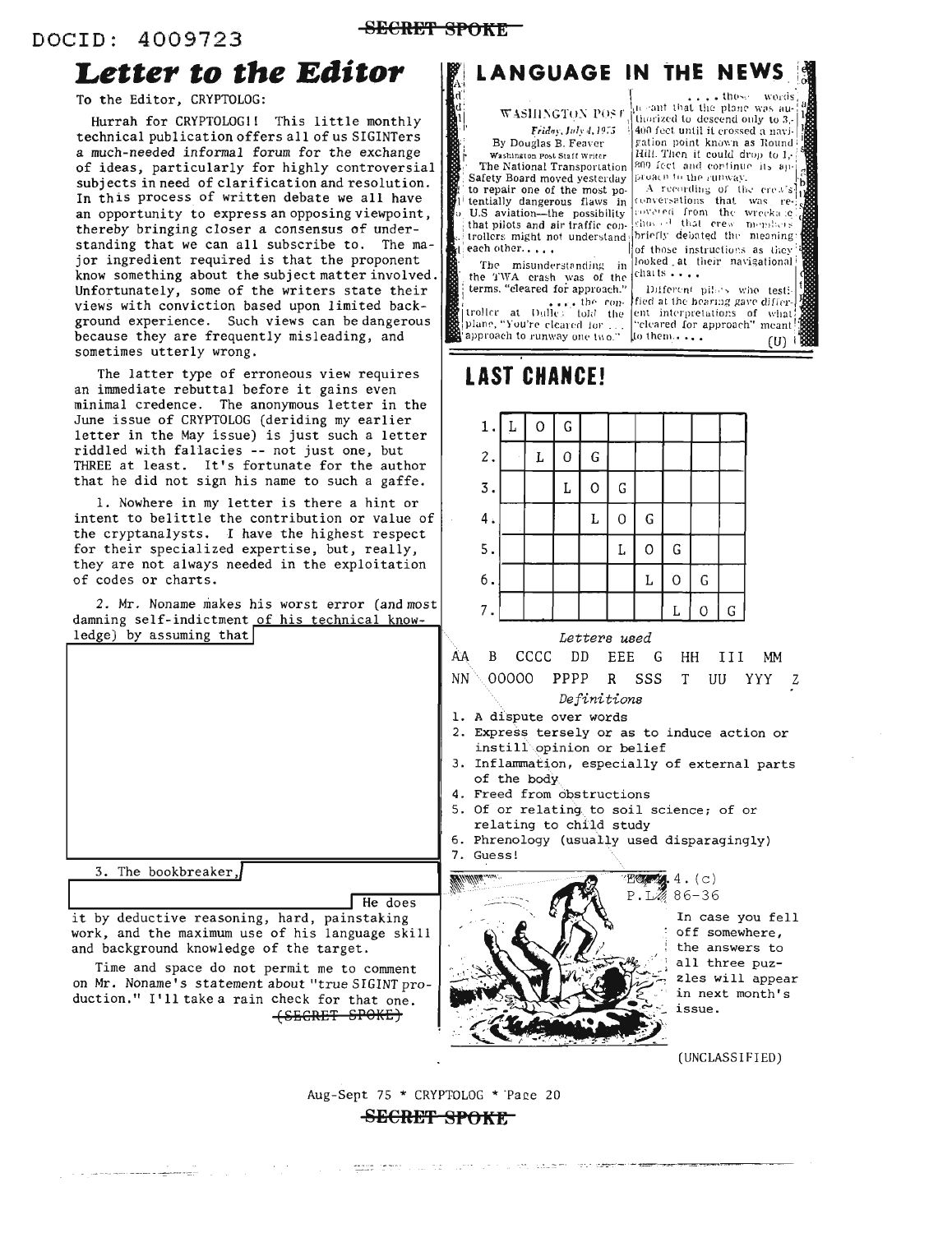



one page of typescript, double-spaced, makes<br>
about one column in CRYPTOLOG.)<br>
First-person articles or stories<br>
about your own experiences are welcome. article of several thousands words ... ? Long or short, if it has something worthwhile to say, we'll print it. (For your interest and guidance, about one column in CRYPTOLOG.)

First-person articles or stories<br>about your own experiences are welcome, So long as they relate to our work. (See "Busman' s Holiday" in August 74 issue.)



Want anonymity? A thoughtful piece on a subject of interest to many readers will be considered for anonymous publication, if the writer requests it. (The writer  $\mathbb{Z}$   $\rightarrow$   $\mathbb{I}$  must, however, identify himself to the editor in an accompanying note or by a personal call.) Needless to say, personal or trivial complaints will not be considered.

Photographic illustrations can be reproduced. at the same quality as those in the NSA Newsletter. SMTWTFS NEWSLET IS MIT W

Sensitive



materials? No. We'll go all the way to Top Secret Codeword, but we have to draw the line at compartmented or otherwise exclusive sources.



Your contribution does not have to be typed; we'll give preference to content over form, every time. (Though, especially in the case of a long piece, the editorial eye will appreciate any effort you can make in that

direction--garbles and strikeovers freely forgiven.)

Something missing? If you feel that your work or your interests

are not being well represented in CRYPTOLOG, it's probably. because you and your friends are not contributing. The editors earnestly want to cover the whole you and your<br>
friends are not<br>
contributing.<br>
The editors ear-<br>
nestly want to<br>
cover the whole<br>
articles don't grow<br>
on trees. v'know! articles don't grow on trees, y'know!<br>Somebody (who knows the



 $\sqrt{4.6101}$ 

finish it up and get it

 $12 - 19 - 14$  15 1920~}  $26,27,28$ 

into print.



Our deadline is theoretically the middle of the month (the 15th of August, for publication in October, and so on), but don't let that

stop you if something good comes along on the 16th. And anyhow, this is a monthly publication; if you miss this month's deadline you'll be just in time for next month's CRYPTOLOG. See you!

Aug-Sept 75 \* CRYPTOLOG \* Page 21

 $UNCLASSIFIED$  Pl-Aug 75-S3-24041

معانين والمراد